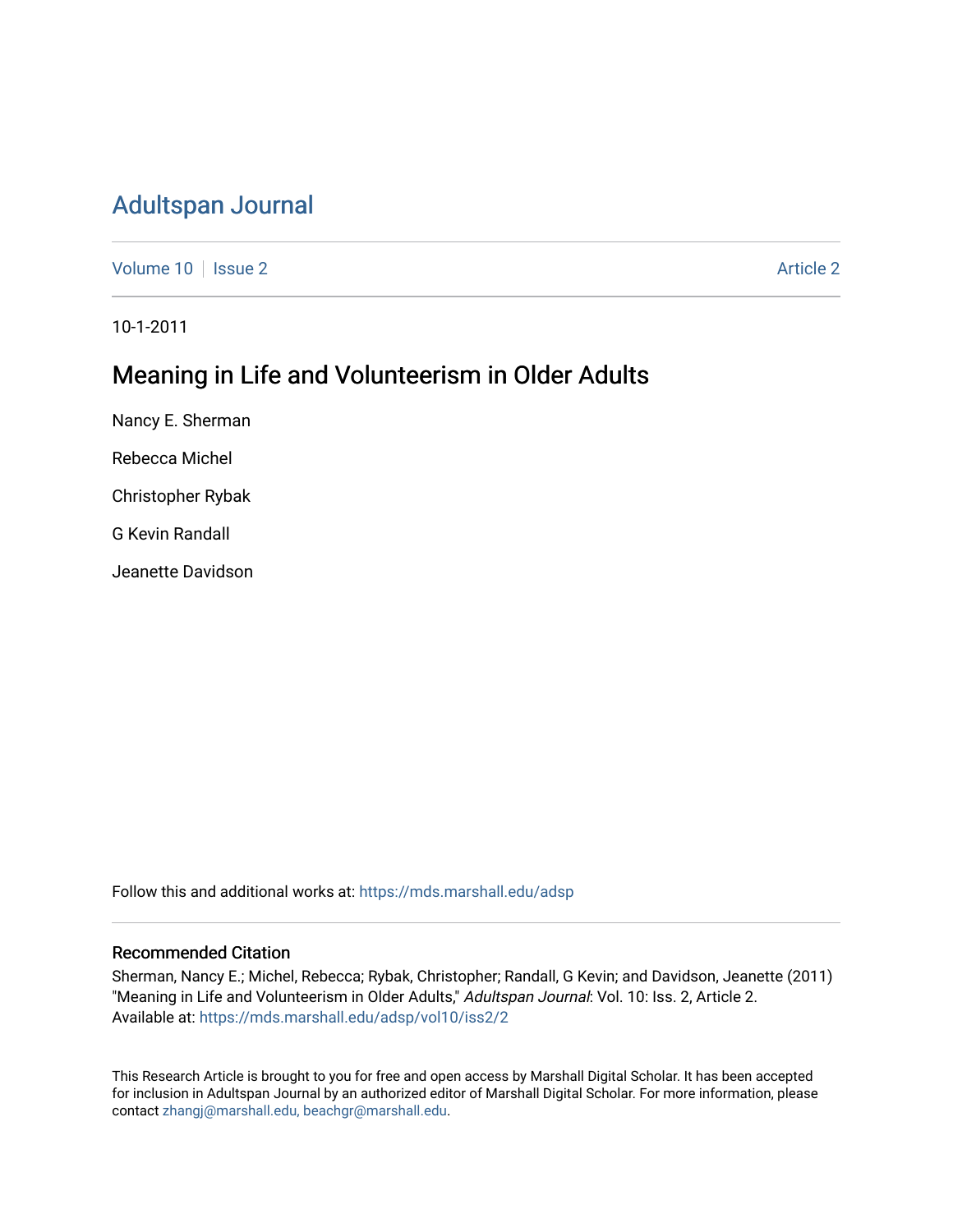# **Meaning in Life and Volunteerism in Older Adults**

# **Nancy E. Sherman, Rebecca Michel, Christopher Rybak, G. Kevin Randall, and Jeannette Davidson**

*Researchers explored predictors of meaning in life such as physical and mental health and volunteerism in a representative sample of older adults. Measures included the Geriatric Depression Scale and the Life Regard Index. Implications for counseling older adults are discussed.* 

A meaningful life is one of relatedness, significance, and fulfillment (Frankl, 1963; Maslow, 1964; Weisskopf-Joelson, 1968). Meaning provides context for life events so that people may develop connections between their experiences (Baumeister, 1991; Klinger, 1998). A consistent, meaningful existence helps humans feel connected and focused. Often, people living a meaningful life maintain coherent and congruent cognitions, affect, self-evaluation, and personal motivations (Van Selm & Dittmann-Kohli, 1998). A key aspect of meaning making is the formulation of goals that are congruent with one's meaning perspective. In that way, meaning serves as a framework to guide habits and behaviors (Hermon & Hazler, 1999). Individuals maintain internal balance when actions are formed based on a meaningful structure. Numerous factors contribute to meaning in life including self-esteem, self-integration, and relating well to one's environment (Battista & Almond, 1973; Scannell, Allen, & Burton, 2002).

Meaning in life has been investigated with individuals across the lifespan. As the population of older adults continues to rise, researchers are giving more attention to the development of personal meaning in later adulthood (Penick & Fallshore, 2005). Previous studies of older adults have found relationships between meaning in life and depression, anxiety, hope, life satisfaction, and volunteering (Mascaro & Rosen, 2005; Ryff, 1989; Steger & Frazier, 2005; Van Willigen, 2000; Zika & Chamberlain, 1992). This study explores physical health and mental health, volunteerism, and meaning in life.

*Nancy E. Sherman, Rebecca Michel, and Christopher Rybak, Department of Leadership in Education, Human Services and Counseling; G. Kevin Randall and Jeannette Davidson, Family and Consumer Sciences, Bradley University. Rebecca Michel is now at Department of Counseling and Human Services, Old Dominion University. Correspondence concerning this article should be addressed to Nancy E. Sherman, Department of Leadership in Education, Human Services and Counseling, Bradley University, 1501 West Bradley Avenue, Peoria, IL 61625 (e-mail: nes@bradley.edu).* 

*© 2011 by the American Counseling Association. All rights reserved.*

. . . . . . . . . . . . **78 ADULTSPAN***Journal Fall 2011 Vol. 10 No. 2*

### Published by Marshall Digital Scholar, 2022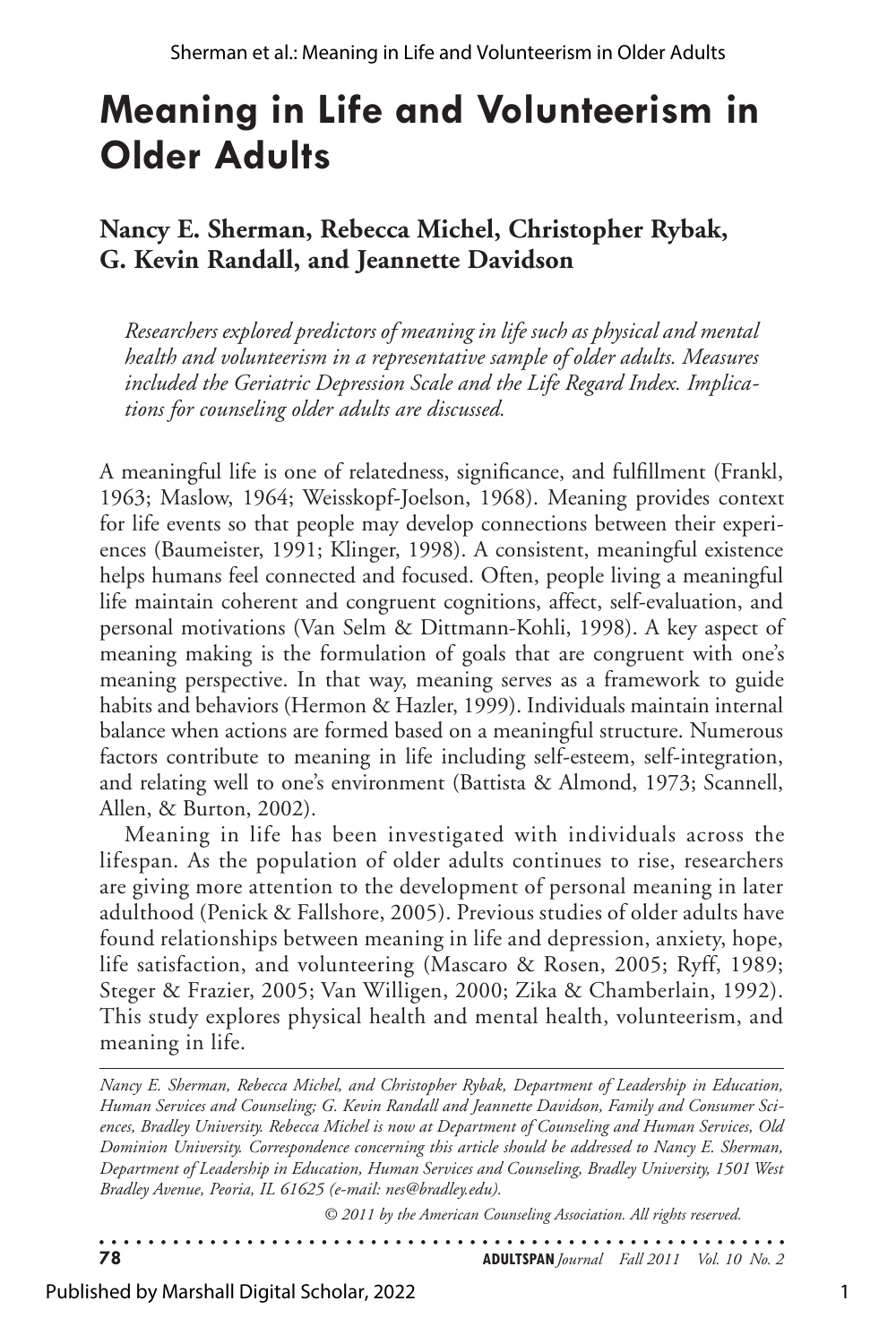## **Physical and Mental Health**

Making meaning in life appears to play an integral role in the ongoing development of human health and vitality (Maddi, 1998). Studies suggest that meaning may provide a buffer against stress (Drew & Kiecolt-Glaser, 1998; Mascaro & Rosen, 2006; Westgate, 1996). Ryff and Singer (1998) postulated that the body may experience positive reactions when a person embraces meaning in their life. Reker (1997) studied meaning in life and its effect on depression in later life and found a sense of personal meaning and adequate physical health predicted less depression in community-dwelling older adults. Prager, Bar-Tur, and Abramowici (1997) found a strong negative correlation between meaning in life and depressive symptomatology. Celso, Ebener, and Burkhead (2003) also established a significant relationship between health status and life satisfaction in older adults. Krause (2004) interviewed and surveyed older adults and found a relationship between physical health and meaning in life.

Previous research also suggests that experiencing meaning in life is in itself healing and associated with positive mental health (Adams, Bezner, Drabbs, Zambarano, & Steinhardt, 2000). Researchers have established a significant relationship between purpose in life and mental health in older women (Nygren et al., 2005). Scannell et al. (2002) found meaninglessness creates an existential vacuum establishing conditions for negative mental states such as depression. A nationwide longitudinal study of 1,093 older adults explored relationships among trauma, depressive symptoms, and meaning in life (Krause, 2007). Findings suggest having a sense of meaning in life offsets the impact of traumatic life events on depressive symptoms. Pinquart (2002) used meta-analysis to synthesize findings from 70 studies on purpose or meaning in life in middle age and old age. Strong associations between meaning in life with psychological well-being and low levels of depressive symptoms were found, particularly among older adults. In addition, high purpose in life was related to good physical health, higher everyday competence, higher income, being employed, and being married (Pinquart, 2002).

# **Volunteerism**

Volunteering is socially valued and recognized as an important role in society. Individuals can engage in volunteering throughout their lives. In fact, volunteering may have a more positive impact on older adults than it has on younger adults (Van Willigen, 2000). Research suggests volunteering can contribute to positive well-being in older adults (Windsor, Anstey, & Rodgers, 2008). Volunteering has been shown to increase physical functioning and self-rated health among older adults (Lum & Lightfoot, 2005; Luoh & Herzog, 2002). Van Willigen (2000) demonstrated an increase in life satisfaction as a result of increased volunteering. Volunteering is also associated with reduced depressive symptoms (Hong, Morrow-Howell, Fengyan, & Hinterlong, 2009; Musick & Wilson, 2003).

**ADULTSPAN***Journal Fall 2011 Vol. 10 No. 2* **79**

https://mds.marshall.edu/adsp/vol10/iss2/2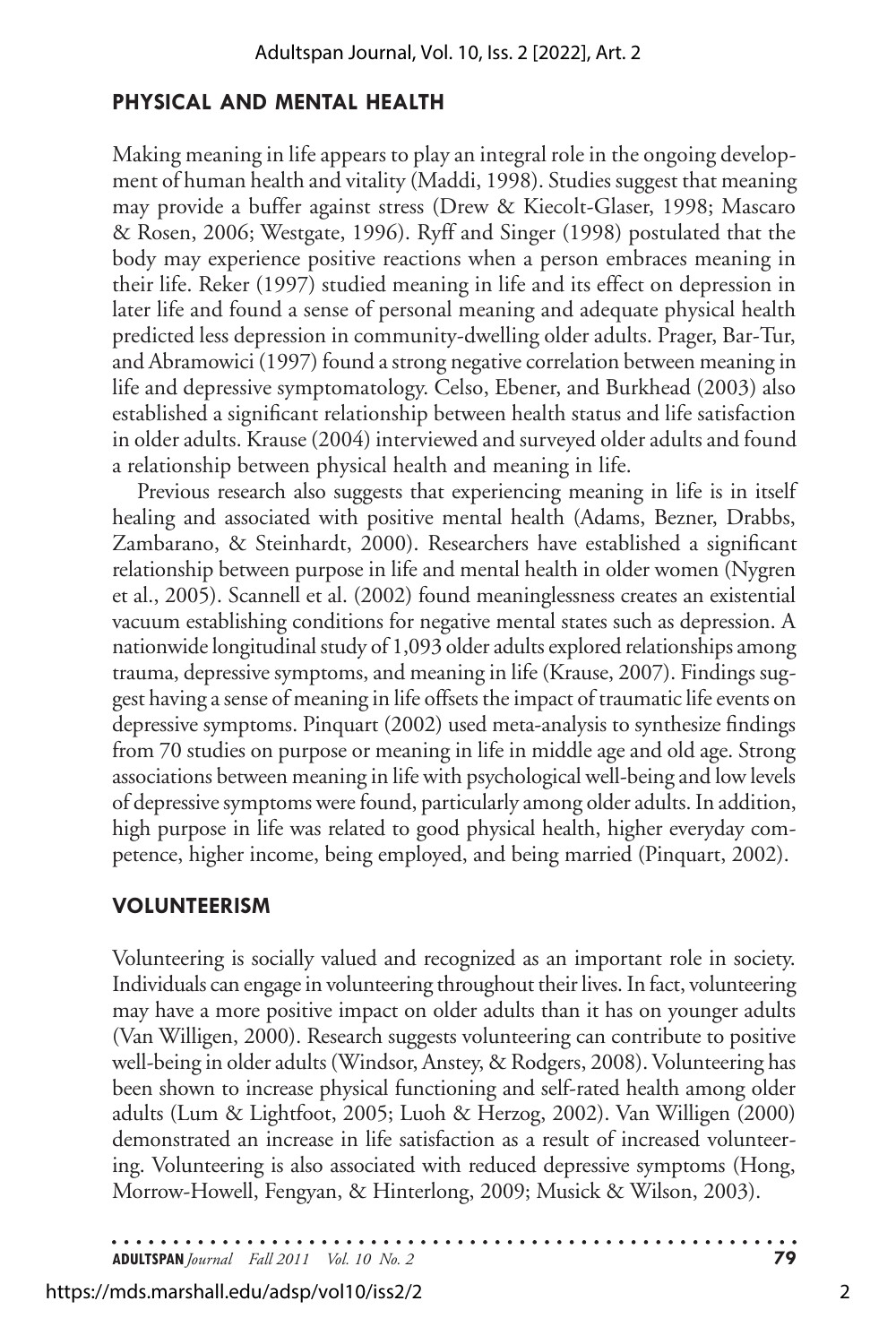#### Sherman et al.: Meaning in Life and Volunteerism in Older Adults

Previous research has demonstrated relationships among meaning in life and health, both physical and mental, as well as volunteerism. As professional counselors with a wellness focus, we are particularly interested in the predictive ability of the reported variables associated with meaning in life for older adults. Uncovering the impact of physical and mental health and volunteerism on meaning in life among older adults could guide our interventions when working with older adults in achieving and maintaining a meaningful life.

The purpose of this study was to examine the nature of relationships, specifically if physical and mental heath and volunteerism can predict meaning in life in older adults. Using previous literature as a guide, we hypothesized that physical and mental health would be positively associated with meaning in life. We also hypothesized older adults who volunteered their time would experience greater meaning in life than would those who did not volunteer.

## **Method**

The study was approved by the Committee on Using Human Subjects in Research at a medium-sized midwestern university. Participants were interviewed by a trained research assistant (second author) and verbally completed several instruments, including the Life Regard Index (LRI; Battista & Almond, 1973) and the Geriatric Depression Scale–Short Form (GDS-SF; Sheikh & Yesavage, 1986). Participants completed a survey on heath and behaviors, provided a household description, and were interviewed regarding demographic data.

### **Participants**

Participants living in the Midwest were recruited for this study at community meetings, learning institutes for retired persons, and social activities. The sample included 147 participants; 72.8% were female and 27.2% were male. The participants ranged in age from 63 to 98 years (*M* = 77, *SD* = 6.71). Respondents between the ages of 71 and 80 years represented 53.7% of the sample, 27.9% were ages 81 to 90 years old, 15.7% were ages 63 to 70 years old, and 2.8% were between 91 and 98 years old. In terms of racial background, the majority of participants (76.9%) were European American, 15.6% self-identified as African American, 3.4% self-identified as multiracial, and less than 1% self-identified as Hispanic (five respondents failed to answer this question). Regarding marital status, 46.3% were widowed, 37.7% were married, 13.7% were divorced, and 2.1% were single. The majority of participants (83.7%) were not currently working. Of that group, 74.8% retired because of age, 16.5% retired for a different reason, 7.2% retired because of disability, and a small percentage (1.4%) stated that they had not retired. The majority of participants (84.8%) reported that their income was sufficient to meet their needs, and 24.5 % of participants engaged in volunteer work.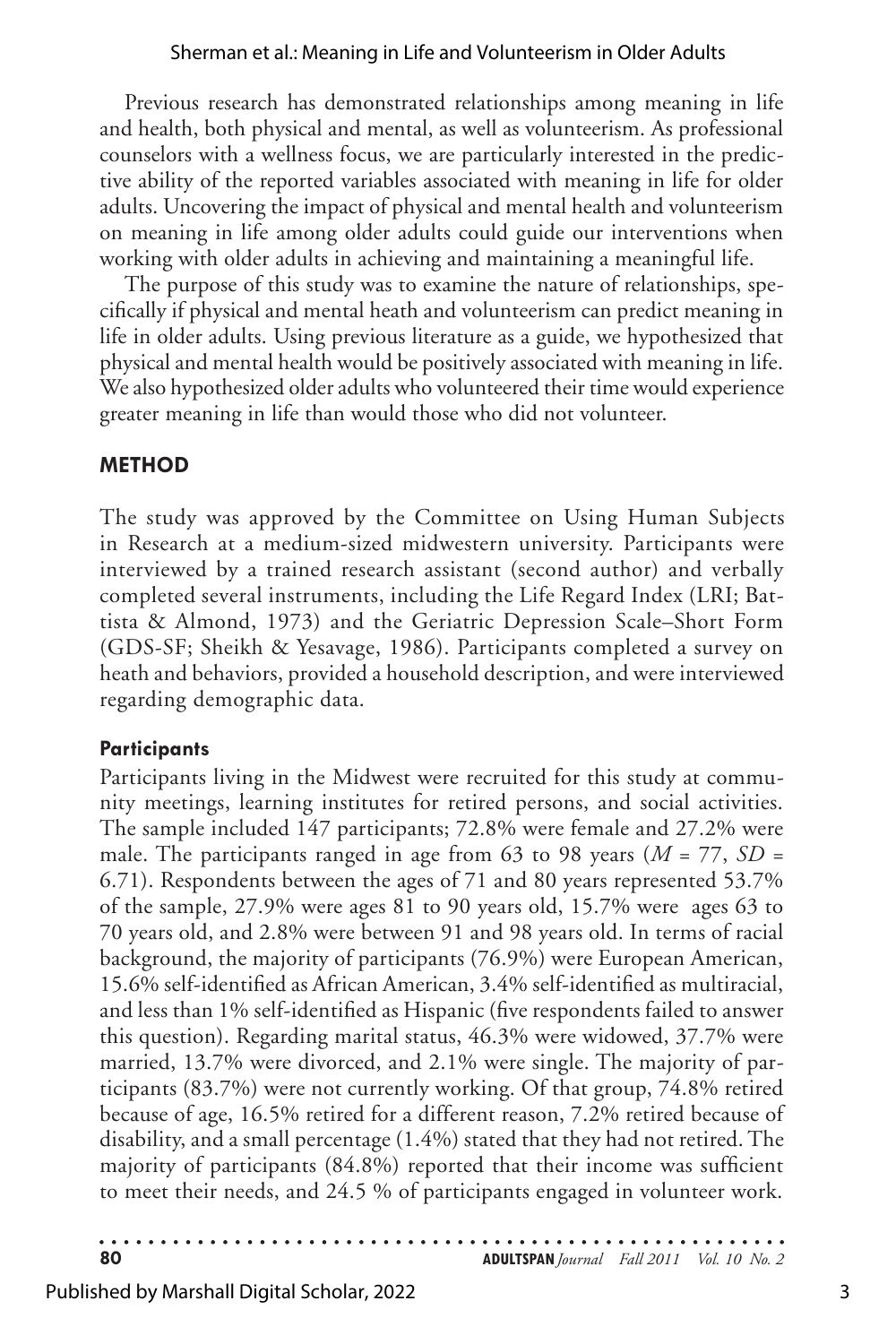#### **Measures**

*LRI*. Battista and Almond (1973) developed the LRI as a measure of meaning in life. The LRI consists of 28 items on a 5-point scale, with two subscales, Framework and Fulfillment. The Framework subcale assesses the degree to which a person is able to put her or his life into a context, with a sense of life purpose and goals that stem from this sense of context. The Fulfillment subcale assesses the degree to which a person has accomplished or is in the process of accomplishing her or his life goals.

Debats (1998) reviewed a number of published articles using the LRI (Battista & Almond, 1973) and examined psychometric properties of the LRI, including reliability (e.g., test–retest reliability, internal consistency reliability, factor structure) and validity (e.g., concurrent, content, discriminant, and predictive validity), concluding that the LRI "is an adequate instrument to operationalize the personal meaning construct" (Debats, 1998, p. 249). In addition, Debats recommended the LRI-R, the revised version of the LRI incorporating a randomization of the original items to reduce order effects, small adjustments to the wording of some items, and a shortened scale to account for response sets. Steger (2007) commented that no published studies of the LRI have revealed evidence of such extreme response sets.

Harris and Standard (2001) conducted a validation study of the LRI-R (English version) on 91 participants in a convenience sample from three states in the United States. Participants' ages ranged from 20 to 80 years (*M* = 46, *SD* = 16.7). They recommended a return to the 5-point Likert scale to reduce restriction of range or elimination of items endorsed by most participants. The two subscales, Framework and Fulfillment, were highly correlated and thus not empirically distinct. Until work with large samples is conducted, they recommended using the full scale as a general measure of positive life regard. In addition, they found that divorced individuals had significantly lower scores than had married individuals and that women scored significantly higher than did men, suggesting these two variables as confounds.

On the basis of the suggestions in the literature regarding the validity of the measure, we used the adjusted version of the LRI (Debats, 1998) but retained the original 5-point Likert scale. In addition, in our sample of older adults (*N* = 147), the two subscales (i.e., Fulfillment and Framework) were highly and significantly correlated ( $r = .83$ ,  $p < .001$ ). We used the entire scale of 28 items (Harris & Standard, 2001), which had internal consistency of alpha = .89; the dependent or criterion variable was an overall average of the participant's score on the LRI. The mean score on the LRI was 4.28 with a standard deviation of .46; skewness was –.57, and kurtosis was –.27. Scores ranged from 3 to 5. Thus, no adjustments for univariate normality were needed because the variable was distributed somewhat normally, although the range was in the upper three fifths of the scale. This was not surprising given that the study sample consisted of community-dwelling older adults who reported fairly high levels of physical and functional health.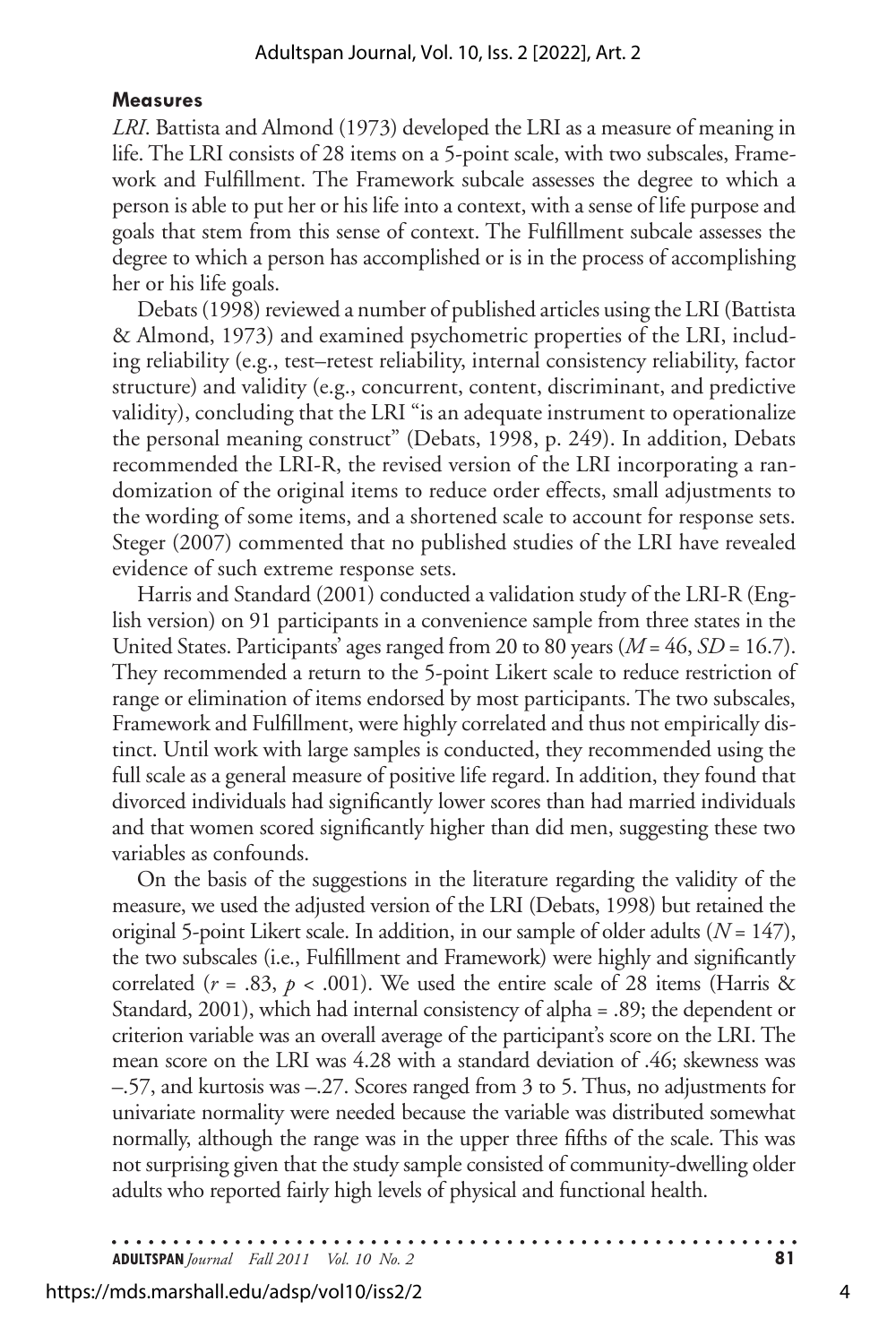#### Sherman et al.: Meaning in Life and Volunteerism in Older Adults

*GDS*. The GDS (Yesavage et al., 1982) has been tested and used extensively with the older population. The GDS (Long Form) is a brief, 30-item questionnaire in which participants are asked to respond by answering yes or no in reference to how they felt over the past week. The GDS-SF, consisting of 15 questions, was developed from the original version (Sheikh & Yesavage, 1986). Questions from the GDS-LF having the highest correlation with depressive symptoms in validation studies were selected for the short form. Sheikh and Yesavage (1986) found that both forms successfully differentiated depressed from nondepressed individuals ( $r = .84$ ,  $p < .001$ ). Of the 15 items on the short form, 10 indicated the presence of depression when answered positively, whereas the remaining items (Questions 1, 5, 7, 11, and 13) indicated depression when answered negatively. Scores of 0 to 4 are considered normal, depending on age, education, and complaints; 5 to 8 indicate mild depression; 9 to 11 indicate moderate depression; and 12 to 15 indicate severe depression. Kieffer and Reese (2002) conducted a reliability generalization study of 338 previously published research studies of the GDS. They found an average reliability of .85 with a standard deviation of .09. We coded the 15 items ranked 0 = *no* and 1 = *yes*. Items were reverse coded as necessary so that the higher the score, the higher the depressive symptomatology. K-R 20 (Kuder–Richardson formula 20 for internal consistency of dichotomous measures) for this scale in our study was .72.

*Self-rated physical health.* To measure participants' physical health, the question, "How satisfied are you with your health?" was used. Participants responded on a scale from  $1 = \text{very dissatisfied}$  to  $6 = \text{very satisfied}$   $(M = 4.59, SD = 1.40;$ *range* = 1 to 6).

*Volunteerism.* Two questions measured volunteerism. Participants were asked whether they did volunteer work and how many hours they had volunteered during the previous week. The predictor of interest, past week volunteer hours, was a self-report of the number of hours volunteered during the previous week by the participant. Responses for the number of hours volunteered ranged from none (*n*  = 112 or about 77% of the participants) to volunteering 40 hours the previous week as reported by one individual . We recoded this variable into four levels: 0 = *no volunteer hours in the past week* (*n* = 112), 1 = *1–3 hours volunteered in the past week*  $(n = 8)$ ,  $2 = 4-9$  *hours*  $(n = 10)$ , and  $3 = 10$  *or more hours*  $(n = 14)$ . A second variable assessed whether or not a participant does volunteer work (0 = *no* and 1 = *yes*) to validate our results. No appreciable differences were found, so for this article we report results for the continuous predictor, or past week volunteer hours.

*Demographic control variables.* The relationships among meaning in life and health and volunteerism were assessed after the effects of age, sex, marital status, and income were controlled statistically. Age was scored in a continuous format and ranged from 63 to 98 ( $M = 77$ ,  $SD = 6.71$ ). In contrast, sex (0 = *man*, 1 = *woman*) and marital status (0 = *married*, 1 = *otherwise*) are represented with binary indicators. Income was measured by the question, "Is your income sufficient to meet your needs?" and scored 0 = *no* and 1 = y*es*.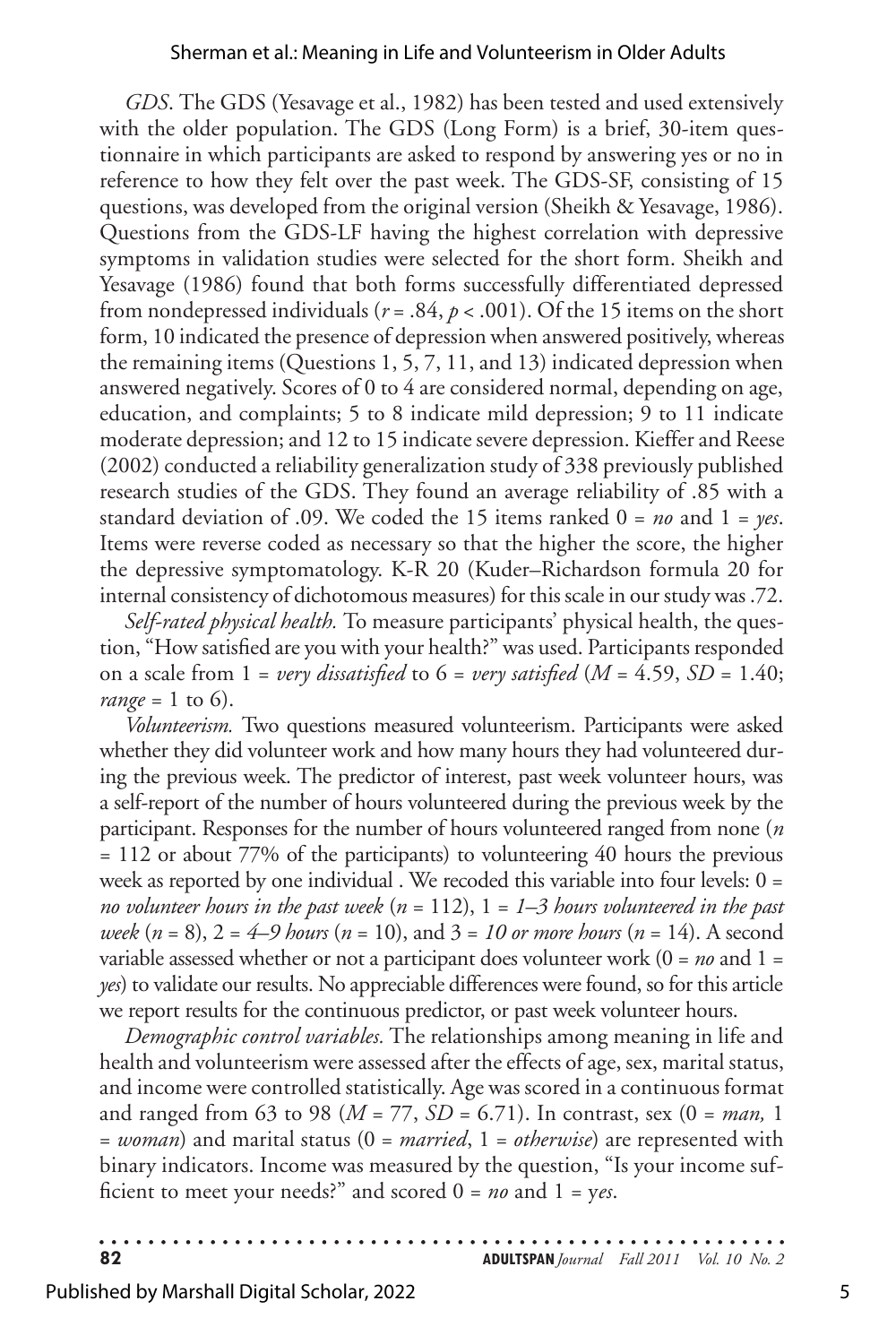# **Data Analysis**

We used SPSS (Version 18.0) to produce descriptive statistics, Pearson correlations, and hierarchical regression analyses. All analyses used listwise deletion for missing data; the analyzed sample was  $N = 136$ . The hierarchical regression, assessing the significance and independent contribution of predictors (as blocks and independently) of our dependent variable included three blocks of predictors of interest: control or confounding variables, physical and mental health predictors, and our predictor of interest, volunteer work (the continuous number of hours volunteered in the past week).

# **Results**

# **Test of Association**

First, we examined zero-order correlations between our study variables (see Table 1). Consistent with the literature, life regard (which measures meaning in life) was positively and significantly associated with self-reported satisfaction with health  $(r = .22, p < .01)$  and negatively and significantly associated with mental health, assessed by the GDS ( $r = -.55$ ,  $p < .001$ ). Life regard was associated positively and significantly with the number of hours volunteered in the past week  $(r = .25, p < .01)$ . Thus, on the basis of these associations, we conducted hierarchical regression analyses with three blocks, or models, of predictors (e.g., Model 1 included control variables: sex, age, income, and marital status; Model 2 added the physical and mental health predictors: self-rated physical health satisfaction and depressive symptoms; and Model 3 added the volunteer predictor: the dichotomous predictor for the first set of analyses and the continuous number of hours volunteered in the past week for the second set of analyses). This analytic procedure allowed us to see the

| <b>Item</b>                  |               | $\overline{2}$ | 3        | 4        | 5         | 6         | 7      | 8 |
|------------------------------|---------------|----------------|----------|----------|-----------|-----------|--------|---|
| 1. Life Regard<br>Index      |               |                |          |          |           |           |        |   |
| 2. Sex<br>3. Age             | .03<br>$-.05$ | $-.04$         |          |          |           |           |        |   |
| 4. Marital status            | .13           | $-.42***$      | $-.27**$ |          |           |           |        |   |
| 5. Income<br>6. Physical     | .06           | $-.36***$      | $-.07$   | $.53***$ |           |           |        |   |
| health                       | $.22*$        | $-.08$         | $-.01$   | .05      | .13       |           |        |   |
| 7. Mental health<br>(GDS)    | $-.55***$     | .06            | .07      | $-.20*$  | $-.25***$ | $-.46***$ |        |   |
| 8. Volunteer<br>hours in the |               |                |          |          |           |           |        |   |
| past week                    | $.25***$      | $-.11$         | $-.18*$  | $-.04$   | $-.04$    | .15†      | $-.12$ |   |

. . . . . . . . . .

# **Zero-Order Correlations Between Study Variables**

*Note. N* = 136. GDS = The Geriatric Depression Scale. †*p* ≤ .10. \**p* ≤ .05. \*\**p* ≤ .01.\*\*\**p* ≤ .001, two-tailed.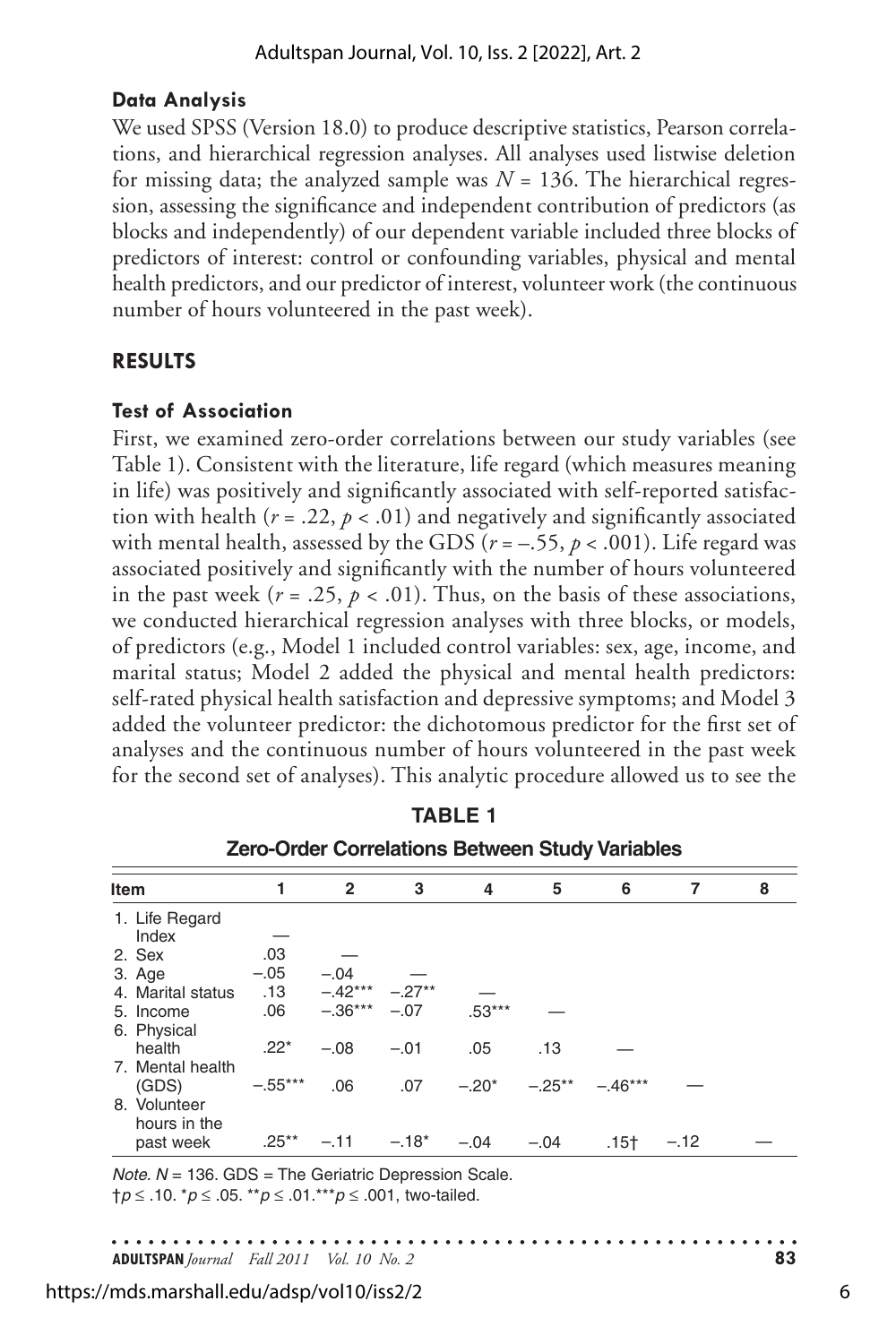contribution of each block of predictors and each individual predictor above that of the other blocks and predictors in a systematic fashion, partialling out the contributions of the others. We predicted, based on the literature reviewed, that participants' report of past week volunteer hours would positively and significantly influence life regard beyond the contribution of the control and health variables.

Second, the assumptions of ordinary least squares regression were assessed and not violated, providing confidence in our results. Histograms and scatter plots of standardized predicted values and standardized residuals appeared to be normally distributed and randomly scattered; the Durbin-Watson statistic was 1.65 (independent errors). We checked for multicollinearity using the tolerance statistic and Menard's (1995) suggestion that values below .2 are suspect; tolerances in our analyses ranged from .59 to .92. We assessed the undue influence of individual cases based on Cook's distance greater than 1.00 (Field, 2010; Stevens, 2002). The average Cook's distance was .007, the minimum was .00 and the maximum was .09.

Third, we conducted the hierarchical regression analyses (see Table 2). Model 1, the block of control variables did not significantly explain much variance  $(R<sup>2</sup> = .03)$ ; only marital status approached marginal statistical significance ( $\beta$  $= .17, p = .12$ ), and the significant zero-order association between age and life regard was attenuated when the influence of sex, income, and marital status were partialled out. Thus, controlling for sex, age, and income, being married tended toward a positive association with higher levels of life regard. Model 2 added the block of physical and mental health predictors. This group of pre-

| <b>Predictor</b><br><b>Variable</b>                                                                                                         | Model 1<br><b>Control Variables</b> |                          |                          |                                                       | Model 2<br><b>Physical and</b><br><b>Mental Health</b> |                                                    |                                                               | Model 3<br><b>Volunteer Hours</b><br>in Past Week    |                                                               |  |
|---------------------------------------------------------------------------------------------------------------------------------------------|-------------------------------------|--------------------------|--------------------------|-------------------------------------------------------|--------------------------------------------------------|----------------------------------------------------|---------------------------------------------------------------|------------------------------------------------------|---------------------------------------------------------------|--|
|                                                                                                                                             | в                                   | SE                       | β                        | В                                                     | <b>SE</b>                                              | β                                                  | в                                                             | <b>SE</b>                                            | β                                                             |  |
| Sex<br>Age<br><b>Marital status</b><br>Income<br><b>Physical health</b><br>Mental health<br>(GDS)<br><b>Volunteer hours</b><br>in past week | .11<br>.00<br>.16<br>.00            | .01<br>.10<br>.11<br>.02 | .11<br>.00<br>.17<br>.01 | 0.07<br>0.00<br>0.11<br>$-0.02$<br>$-0.01$<br>$-1.81$ | 0.08<br>0.01<br>0.09<br>0.01<br>0.03<br>0.27           | .07<br>.02<br>.22<br>$-.11$<br>$-.03$<br>$-.58***$ | 0.06<br>0.00<br>0.12<br>$-0.02$<br>$-0.02$<br>$-1.77$<br>0.09 | 0.08<br>0.01<br>0.09<br>0.01<br>0.03<br>0.26<br>0.03 | .06<br>.06<br>.13<br>$-.12$<br>$-.06$<br>$-.56***$<br>$.20**$ |  |
| $\Delta F$<br>$R^2$                                                                                                                         |                                     |                          | .88<br>.03               |                                                       |                                                        | 27.62***<br>0.32                                   |                                                               |                                                      | $6.94***$<br>0.35                                             |  |

**Table 2**

**Hierarchical Regression Analyses for Predictors of Life Regard Index**

*Note. N* = 136. GDS = The Geriatric Depression Scale.

\*\**p* < .01.\*\*\**p* < .001, two-tailed.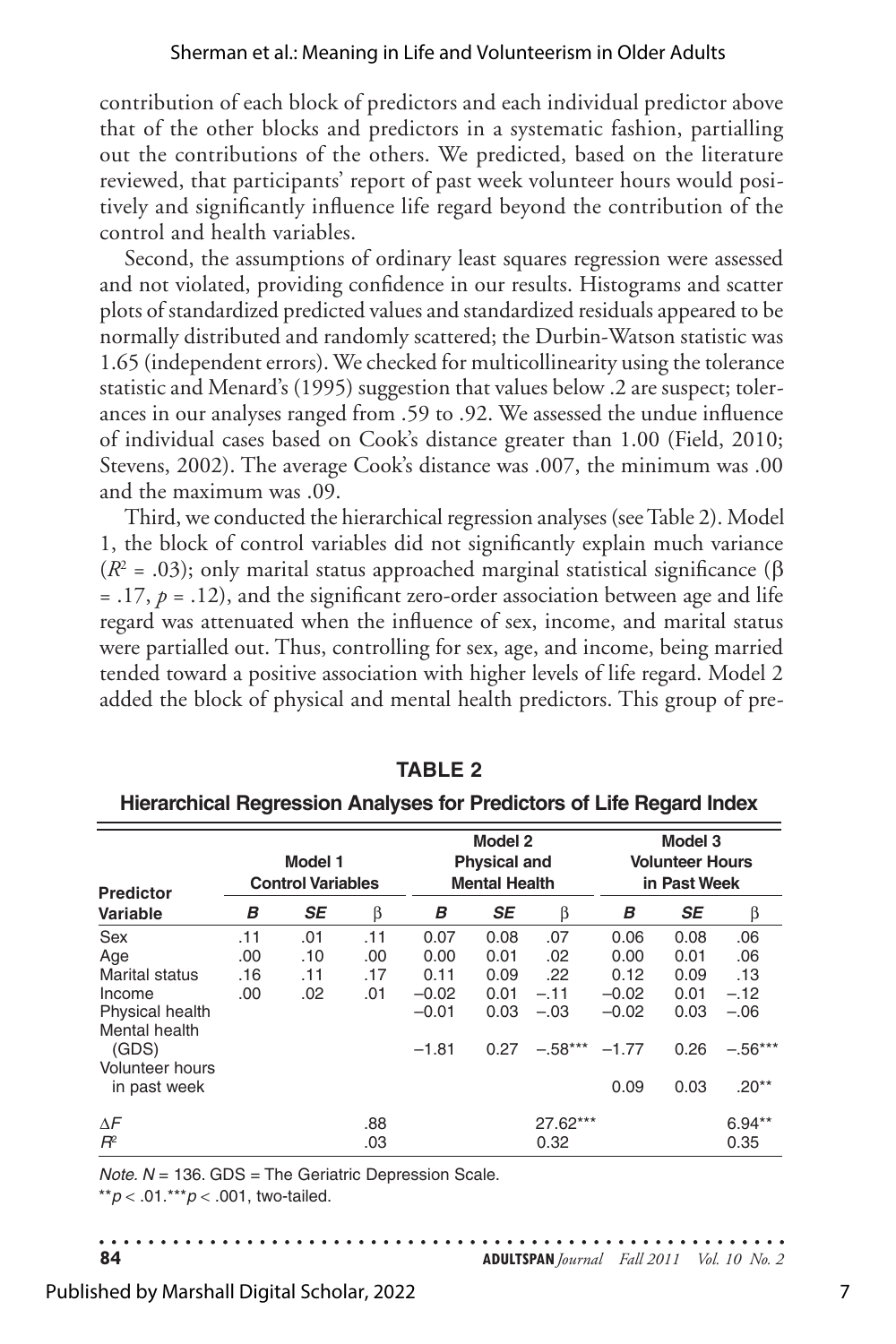dictors significantly influenced life regard (*F*∆ = 27.62, *p* < .001), explaining 28% more variance than the control variables alone. The zero-order correlation between life regard and physical health, like that of age and life regard, was also attenuated when the other predictors in the two blocks were included in the analysis. After the health variables were entered, only mental health (GDS) was negatively and significantly associated with life regard ( $\beta = -.58$ ,  $p < .001$ ).

The final model added the predictor of interest, past week volunteer hours; beyond the other two blocks of predictors, it significantly contributed to the prediction of life regard ( $F\Delta = 6.94$ ,  $p < .01$ ). For this final model, the proportion of variance explained was  $R^2 = .35$ . In this model, mental health (β = -.56,  $p < .001$ ) and past week volunteer hours ( $\beta = .20$ ,  $p < .01$ ) each contributed significantly to life regard beyond all other predictors in the final model. We did inspect for the possibility of a multiplicative effect or interaction between these two predictors, but the higher order term was not significant. Thus, both mental health, assessed by depressive symptomatology, and past week volunteer hours directly influenced participants' life regard.

### **Tests of Mean Differences**

In addition to examining associations between variables of interest, such as which predictors were significantly related to the criterion, we conducted tests of mean differences. First, our survey data included a question that asked participants whether or not they volunteered; in other words, the variable was a dichotomous assessment where  $0 = no$  and  $1 = yes$ . The analyzed sample for this variable was  $N =$ 147 (111 participants responded no and 36 responded yes). A simple independent group's *t* test was performed to assess the differences in life regard between the two groups: those who had not volunteered and those who had. The assumption of homogeneity of variances held: Levene's test for equality of variances was *F* = .15,  $p = .70$ . Results confirmed our hypothesis that participants who volunteered had significantly greater levels of life regard  $(M = 4.48, SD = .42)$  than did those who did not volunteer  $(M = 4.22, SD = .46)$ . The independent samples test results were  $t(145) = 2.92$ ,  $p = .004$ ,  $d = .49$ ; thus, we found a relatively large effect size for volunteering on life regard (Cohen, 1992).

However, as our correlation and regression analyses revealed, it is important to consider the effects of other variables on life regard (e.g., age, physical health, and sex). We next conducted a univariate analysis of covariance on our outcome of interest, life regard, with the dichotomous assessment of whether or not participants had volunteered as our factor of interest. In addition, we included sex, age, marital status, physical and mental health (the same variables as the regression analyses reported previously) as covariates. Again, the Levene's test was nonsignificant, supporting the equality of error variances across the two groups; participants who did not volunteer reported lower levels of life regard ( $M = 4.22$ ,  $SD = .46$ ) than did those who had volunteered ( $M = 4.48$ , *SD* = .42). The global test was significant, *F*(7, 139) = 9.95, *p* < .001. Partial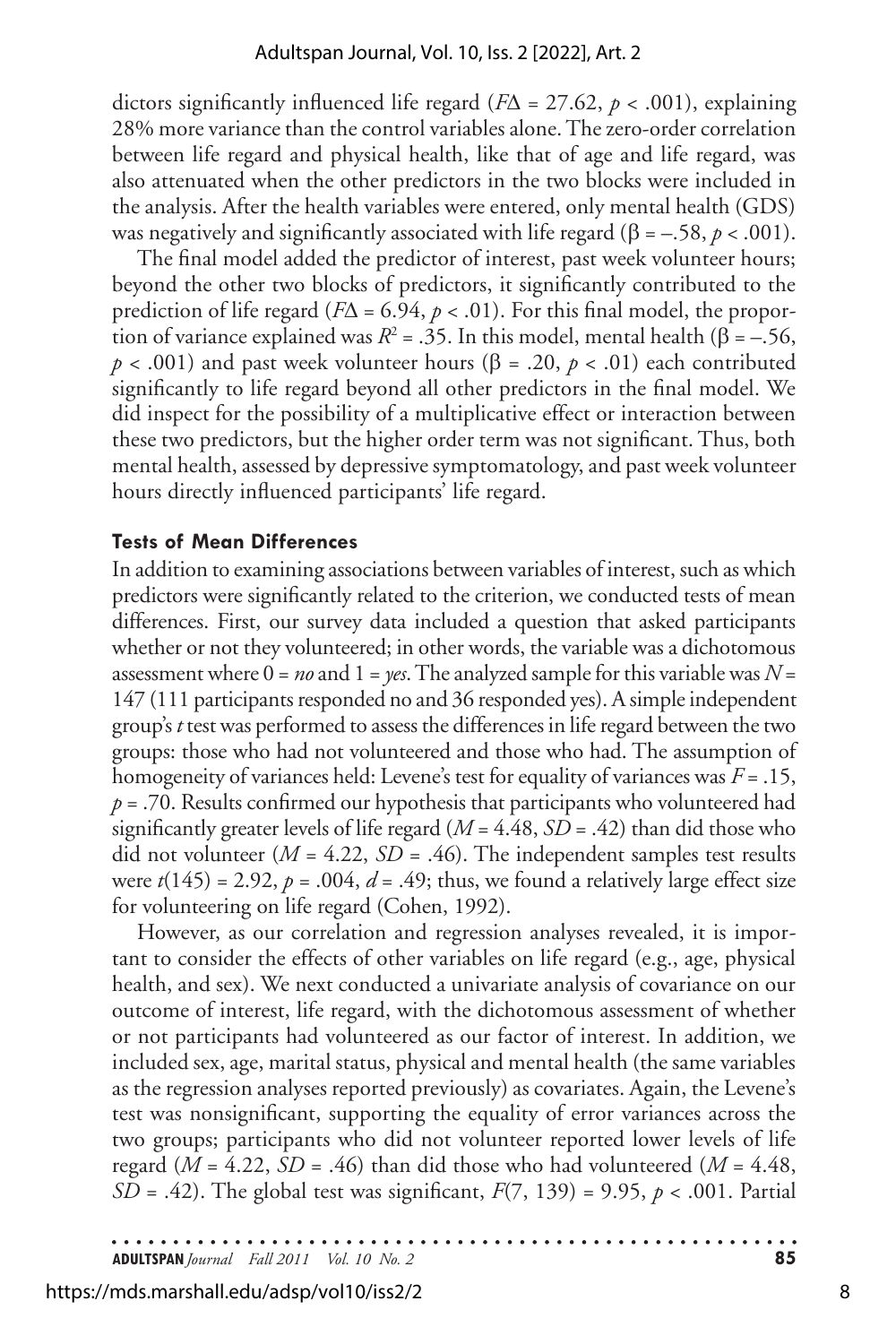eta squared was .30. The pairwise comparison between the two groups was also significant  $(p = .02)$ .

In sum, both sets of analyses—tests of association and tests of mean differences showed that participants who either had volunteered or had volunteered for a certain period of time in the past week reported higher levels of life regard, holding constant a number of other variables known to influence life regard. Thus, beyond the contribution of these associated variables, volunteer time or level influenced the life regard for participants in this study.

# **Discussion**

This study investigated the relationship and predictive utility of mental health, physical health, and volunteerism on life regard in a sample of 147 older adults, ages 63 to 98 years. We hypothesized that there would be an inverse relationship between depressive symptoms and life regard. We expected a direct relationship between satisfaction with physical health and meaning in life. We also predicted individuals who volunteered their time would report higher positive life regard than would those who did not volunteer, controlling for sex, age, income, marital status, income, physical health, and mental health.

As expected, life regard was negatively and significantly associated with mental health, assessed by the GDS. This indicates that higher scores on an index of depression are related to lower satisfaction with life regard, or meaning in life. This finding is consistent with previous literature that suggests lack of meaning creates conditions for depression and other negative emotional states (Scannell et al., 2002). In our sample, 132 participants (90.4%) were in the "normal/no depression" range. The remaining participants (6.8%) reported mild depression. This group of older adults overwhelmingly reported the absence of depressive symptoms. Such findings are consistent with the literature, which suggests between 1% and 5% of older adults living independently experience depression (Blazer, 2002). Contrary to popular belief and stereotypes that depressive symptoms are a normal part of aging, the results of this study suggest the majority of community dwelling older adults do not suffer from depression. Many individuals experience positive mental health even into the later years of life. More research is needed in this area in order to dispel myths about normative and healthy aging in older adults.

Meaning in life was also positively and significantly associated with selfreported satisfaction with health. This supports previous research demonstrating a positive relationship between physical health and meaning in life or life satisfaction (Celso et al., 2003; Krause, 2004). In the current study, 69.4% of participants were moderately or very satisfied with their health in general. The findings of this study are consistent with previous findings that the majority of community-dwelling older adults rate their health as good or excellent (Rubinstein, 2002). Further research may explore the factors that positively influence health satisfaction in older adults.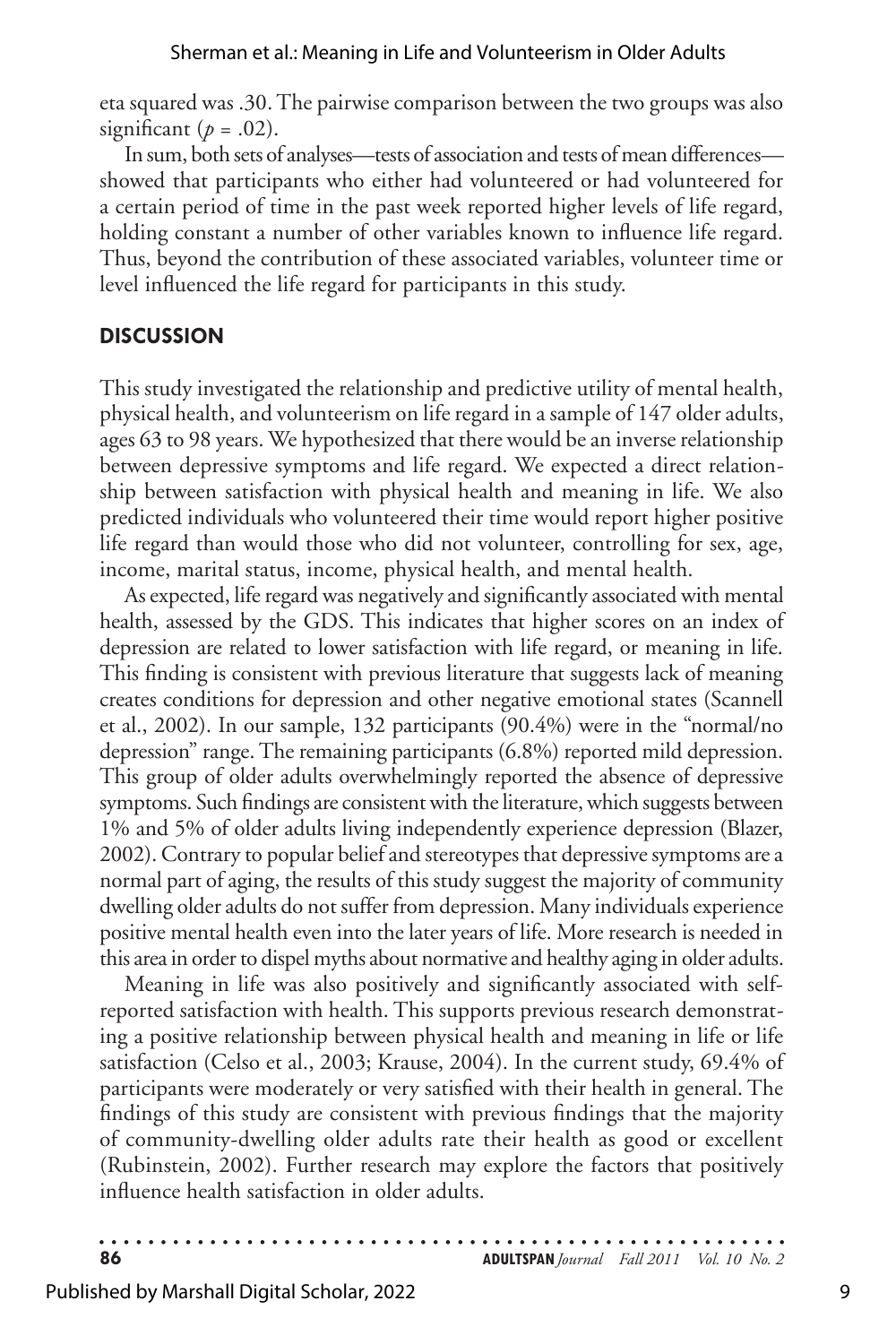We predicted individuals who volunteered would report higher life regard than would those who did not volunteer, controlling for demographic and health variables. Our hypothesis was supported because volunteering predicted positive life regard over and above other variables. These findings contribute to the current literature regarding volunteerism and meaning in life. Previous studies suggest an increase in life satisfaction as a result of increased volunteering (Van Willigen, 2000). Thus, it was not surprising to find participants who had volunteered reported higher levels of life regard than did those who had not volunteered. This study demonstrates that volunteering has a large effect on life regard.

These results may be representative of the general population of communitydwelling older adults. However, specific factors particular to this population of older adults must be considered. Respondents for this study were recruited at community meetings, learning institutes for retired persons, and social activities. People attending these functions likely feel healthy enough to socialize, thus they may experience greater physical and mental health than their less socially connected counterparts. Individuals who are depressed and physically ill can become socially withdrawn and discontinue outside activities. Thus, older adults who are depressed and/or sick may have been less likely to participate in this research. The majority of participants also indicated they had sufficient income to meet their needs. Individuals with less financial security may have been reluctant to spend unpaid time as an interview participant. Future studies may recruit participants from mental health agencies, hospitals, and community centers in order to obtain a more representative sample of community-dwelling older adults. Further research may also include older individuals from different regions and levels of socioeconomic status inhabiting a variety of living arrangements.

# **Implications for Counselors**

Professional counselors can assist older adults in meaning making in a number of ways. Counselors can support clients to identify and reduce depressive symptoms, thereby increasing the potential for positive mental health. Counselors also serve as advocates for older adults by informing the general community that normal aging does not include depression (Gonçalves, Albuquerque, Byrne, & Pachana, 2009). Depression should not be an expected outcome of growing older. Instead, depression in older adults must be identified and treated. If a client appears depressed at the onset of counseling, Savolaine and Granello (2002) suggested the individual may benefit from exploring meaning and hope in counseling. This might include engaging in sources for meaningful living, including partaking of creative work, participating in meaningful relationships, striving for selftranscendence, enjoying life's simple pleasures, having hope for the future, and engaging in life review (Wong, 1998). By the time individuals reach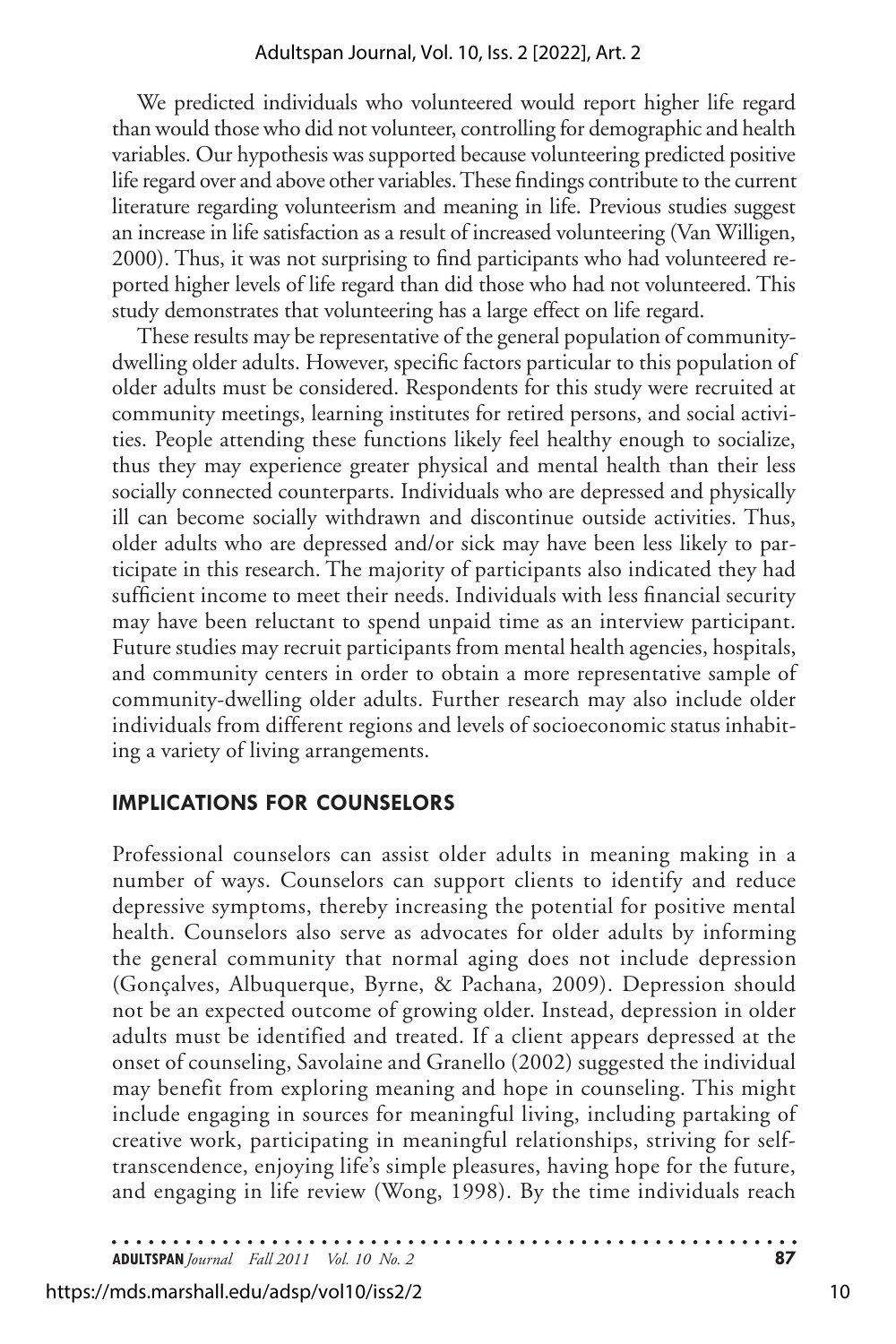older adulthood, they have likely learned a variety of coping techniques to manage life stressors. Counselors can build on older adults' strengths to obtain additional coping skills to overcome challenges as one ages. Counselors could also help clients understand how their lives fit into a particular context. Individuals may experience relief from depressive symptoms and increased mental health as they create a more meaningful life framework.

Research from this study also suggests a strong relationship between satisfaction with health and reported meaning in life. Counselors could assist clients in setting goals to improve the quality of their health in multiple domains. Counselors might investigate a client's image of his or her overall health, including physical, sexual, psychological, and mental health domains. Counselors could use this information to create goals and measure progress on clients' perceptions of overall health. Discussing and setting goals surrounding health may also help clients create a realistic perspective about health and aging. Counselors are advised to appropriately refer clients to physicians and medical providers to support physical health.

Results from this study suggest older adults who volunteer experience higher life regard. Thus, counselors could discuss the value of volunteerism with their older adult clients. Volunteering has been shown to contribute to positive well-being and life satisfaction (Van Willigen, 2000; Windsor et al., 2008). Volunteers may experience an increase in physical functioning and self-rated health and reduced depressive symptoms (Hong et al., 2009; Lum & Lightfoot, 2005). Findings from the current study also suggest volunteerism predicts meaning in life. Many counselors work with individuals experiencing loss from the transition of traditional Western societal roles of worker or parent–guardian into retirement. Older adult clients may experience role loss or confusion, and volunteering could provide a renewed sense of meaning and fulfillment in their lives. Numerous agencies and nonprofit organizations connect older individuals of varying levels of physical capacities with opportunities to mentor, coach, and support others through volunteer efforts.

### **Conclusion**

Individuals are capable of experiencing meaning throughout their lives. Counselors can support meaning-making activities in a variety of ways. Counselors must appropriately identify and treat depression in older adults and assist clients to develop appropriate coping skills to manage stressful life events. Counselors might discuss health satisfaction with their clients and connect them with resources. Finally, counselors can encourage clients to become involved in their community through volunteer activities in order to promote a healthy, more positive experience in the later seasons of life.

### **References**

Adams, T. B., Bezner, J. R., Drabbs, M. E., Zambarano, R. J., & Steinhardt, M. A. (2000). Conceptualization and measurement of the spiritual and psychological dimensions of wellness in a college population. *Journal of American College Health, 48,* 165–173. doi:10.1080/07448480009595692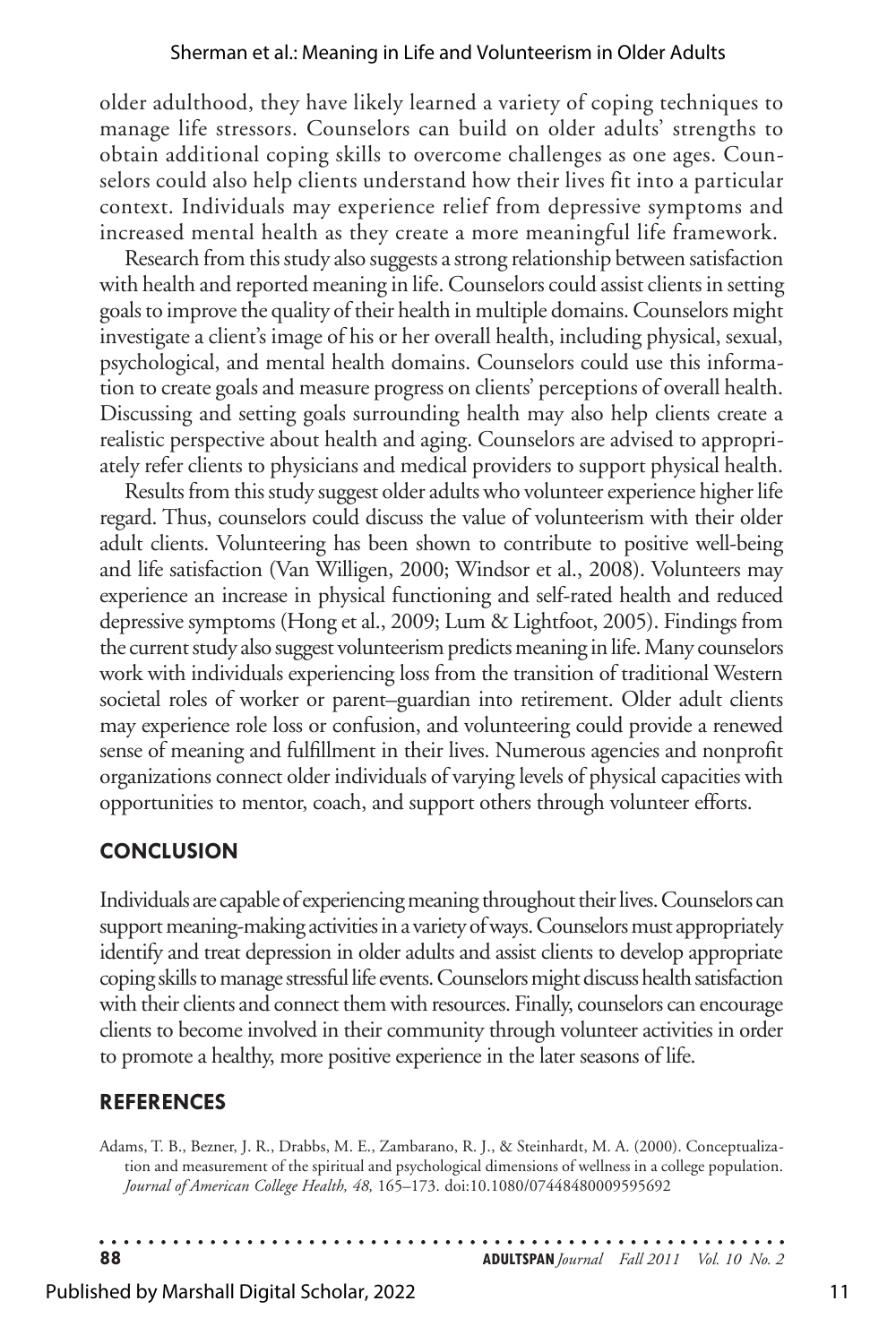#### Adultspan Journal, Vol. 10, Iss. 2 [2022], Art. 2

Battista, J., & Almond, R. (1973). The development of meaning in life. *Psychiatry, 36,* 409–427.

Baumeister, R. F. (1991). *The meanings of life.* New York, NY: Guilford Press.

- Blazer, D. G. (2002). The prevalence of depressive symptoms. *Journals of Gerontology Series A—Biological Sciences and Medical Sciences, 57,* 150–151. doi:10.1093/gerona/57.3.M150
- Celso, B. G., Ebener, D. J., & Burkhead, E. J. (2003). Humor coping, health status, and life satisfaction among older adults residing in assisted living facilities. *Aging & Mental Health, 7,* 438–445. doi:10.10 80/13607860310001594691
- Cohen, J. (1992). A power primer. *Psychological Bulletin, 112,* 155–159. doi:10.1037/0033-2909. 112.1.155
- Debats, D. L. (1998). Measurement of personal meaning: The psychometric properties of the Life Regard Index. In P. T. P. Wong & P. S. Fry (Eds.), *The human quest for meaning: A handbook of psychological research and clinical applications* (pp. 237–259). Mahwah, NJ: Erlbaum.
- Drew, J. B., & Kiecolt-Glaser, J. K. (1998). Defining wellness: Stress, illness and the application of existing knowledge. *Psychological Inquiry, 9,* 37–40.
- Field, A. (2010). *Discovering statistics using SPSS* (3rd ed.). Los Angeles, CA: Sage.
- Frankl, V. (1963). *Man's search for meaning.* New York, NY: Pocket Books.
- Gonçalves, D. C., Albuquerque, P. B., Byrne, G. J., & Pachana, N. A. (2009). Assessment of depression in aging contexts: General considerations when working with older adults. *Professional Psychology: Research & Practice, 40,* 609–616. doi:10.1037/a0017305
- Harris, A. H. S., & Standard, S. (2001). Psychometric properties of the Life Regard Index-Revised: A validation study of a measure of personal meaning. *Psychological Reports, 89,* 759–773.
- Hermon, D. A., & Hazler, R. J. (1999). Adherence to a wellness model and perceptions of psychological well-being. *Journal of Counseling & Development, 71,* 339–343.
- Hong, S. I., Morrow-Howell, N., Fengyan, T., & Hinterlong, J. (2009). Engaging older adults in volunteering: Conceptualizing and measuring institutional capacity. *Nonprofit and Voluntary Sector Quarterly, 38,* 200–219.
- Kieffer, K. M., & Reese, R. J. (2002). A reliability generalization study of the Geriatric Depression Scale. *Educational and Psychological Measurement, 62,* 969–994.
- Klinger, E. (1998). The search for meaning in evolutionary perspective and its clinical implications. In P. T. P. Wong & P. S. Fry (Eds.), *The human quest for meaning: A handbook of psychological research and clinical applications* (pp. 27–50). Mahwah, NJ: Erlbaum.
- Krause, N. (2004). Stressors arising in highly valued roles, meaning in life, and the physical health status of older adults. *The Journals of Gerontology, 59,* 287–297. doi:10.1093/geronb/59.5.S287
- Krause, N. (2007). Evaluating the stress-buffering function of meaning in life among older people. *Journal of Aging and Health, 19,* 792–812.
- Lum, T., & Lightfoot, E. (2005). The effects of volunteering on the physical and mental health of older people. *Research on Aging, 27,* 31–55.
- Luoh, M. C., & Herzog, A. R. (2002). Individual consequences of volunteer and paid work in old age: Health and mortality. *Journal of Health & Social Behavior, 43,* 490–509.
- Maddi, S. R. (1998). Creating meaning through making decisions. In P. T. P. Wong & P. S. Fry (Eds.), *The human quest for meaning: A handbook of psychological research and clinical applications* (pp. 3–26). Mahwah, NJ: Erlbaum.
- Mascaro, N., & Rosen, D. H. (2005). Existential meaning's role in the enhancement of hope and prevention of depressive symptoms. *Journal of Personality, 73,* 985–1013. doi:10.1111/j.1467- 6494.2005.00336.x
- Mascaro, N., & Rosen, D. H. (2006). The role of existential meaning as a buffer against stress. *Journal of Humanistic Psychology, 46,* 168–190. doi:10.1177/0022167805283779
- Maslow, A. (1964). *Religions, values, and peak experiences.* New York, NY: Viking.
- Menard, S. (1995). *Applied logistic regression analysis*. Thousand Oaks, CA: Sage.
- Musick, M. A., & Wilson, J. (2003). Volunteering and depression: The role of psychological and social resources in different age groups. *Social Science & Medicine, 56,* 259–269.
- Nygren, B., Alex, L., Jonsen, E., Gustafson, Y., Norberg, A., & Lundman, B. (2005). Resilience, a sense of coherence, purpose in life and self-transcendence in relation to perceived physical and mental health among the oldest old. *Aging & Mental Health, 9,* 354–362. doi:10.1080/1360500114415
- Penick, J. M., & Fallshore, M. (2005). Purpose and meaning in highly active seniors. *ADULTSPAN Journal, 4,* 19–35.

**ADULTSPAN***Journal Fall 2011 Vol. 10 No. 2* **89**

#### https://mds.marshall.edu/adsp/vol10/iss2/2